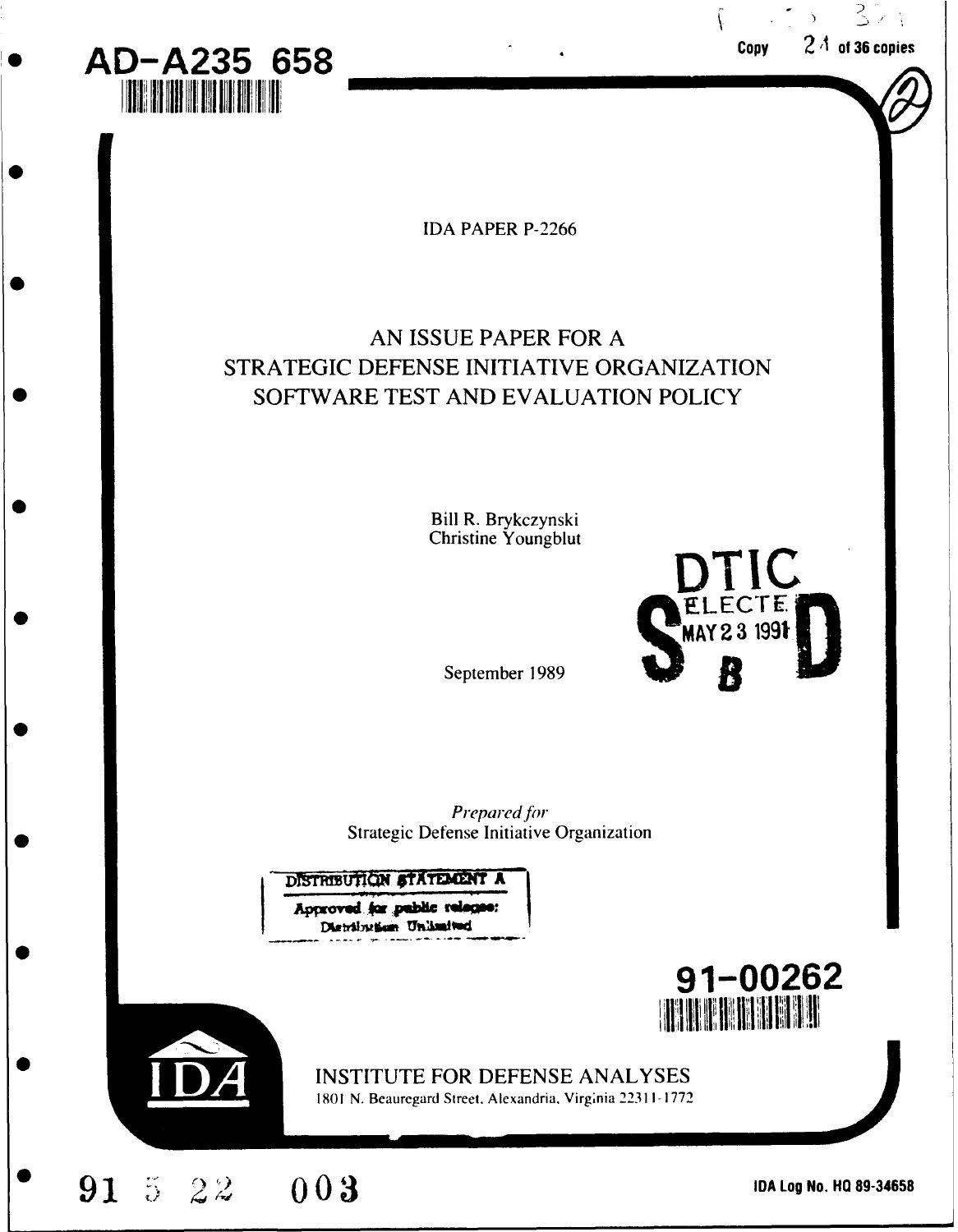#### **DEFINITIONS**

**IDA** publishes the following documents to report the results of its work.

#### Reports

Reports are the most authoritative and most carefully considered products **IDA** publishes. They normally embody results **of** major projects which (a) have a direct bearing on decisions affecting major programs, **(b)** address issues **of** significant concern to the Executive Branch, the Congress and/or the public, or **(c)** address issues that have significant economic implications. **IDA** Reports are reviewed **by** outside panels **of** experts to ensure their high quality and relevance to the problems studied, and they are released **by** the President of **IDA.**

#### Group Reports

Group Reports record the findings and results **of IDA** established working groups and panels composed **of** senior individuals addressing major issues which otherwise would be the subject **of** an **IDA** Report. **IDA** Group Reports are reviewed **by** the senior individuals responsible for the prrject and others as selected **by IDA** to ensure their high quality and relevance to the prouiems studied, and are released **by** the President **of IDA.**

#### Papers

Papers, also authoritative and carefully considered products **of IDA,** address studies that are narrower in scope than those covered in Reports. **IDA** Papers are reviewed **to** ensure that they meet the high standards expected **of** refereed papers in professional journals or formal Agency reports.

#### **Documents**

**IDA** Documents are used for the convenience of the sponsors or the analysts (a) to record substantive work done in quick reaction studies, **(b)** to record the proceedings of conferences and meetings, (c) to make available preliminary and tentative results **of** analyses, **(d)** to record data developed in the course of an investigation, or (e) to forward information that is essentially unanalyzed and unevaluated. The review of **IDA** Documents is suited to their content and intended use.

The work reported in this document was conducted under contract MDA **903 89 C 0003** for the Department of Defense. The publication **of** this **IDA** document does not indicate endorsement **by** the Department of Defense, nor should the contents be construed as reflecting the official position of that Agency.

This Paper has been reviewed **by IDA to** assure that it meets high standards of thoroughness, objectivity, and appropriate analytical methodology and that the results, conclusions and recommendations are properly supported **by** the material presented.

o **1990** Institute for Defense Analyses

The Government of the United States is granted an unlimited license to reproduce this document.

Approved for public release, unlimited distribution: **25** March **1991.**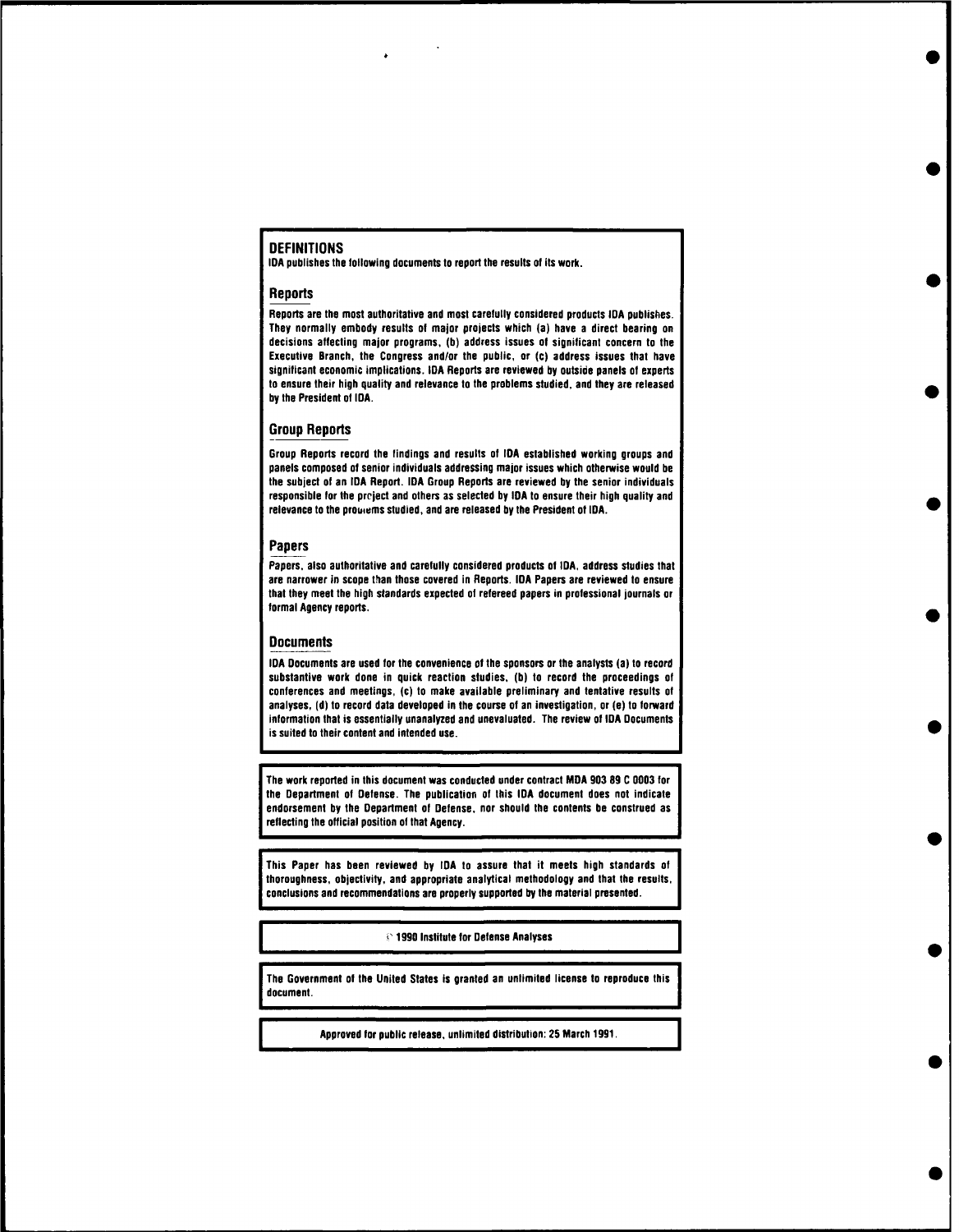|                                                                                                                                                                                                                                                                                                                                                                                                                                                                                                                                                                                                                                                                                                                                            |              | <b>REPORT DOCUMENTATION PAGE</b>                   |             | Form Approved<br>OMB No. 0704-0188                                            |                                                                            |
|--------------------------------------------------------------------------------------------------------------------------------------------------------------------------------------------------------------------------------------------------------------------------------------------------------------------------------------------------------------------------------------------------------------------------------------------------------------------------------------------------------------------------------------------------------------------------------------------------------------------------------------------------------------------------------------------------------------------------------------------|--------------|----------------------------------------------------|-------------|-------------------------------------------------------------------------------|----------------------------------------------------------------------------|
| Public reporting burden for this collection of information is estimated to average 1 hour per response, including the time for reviewing instructions, searching existing data sources, gathering and<br>maintaining the data needed, and completing and reviewing the collection of information. Send comments regarding this burden estimate or any other aspect of this collection of information,<br>including suggestions for reducing this burden, to Washington Headquarters Services, Directorate for Information Operations and Reports, 1215 Jefferson Davis Highway, Suite 1204, Artington,<br>VA 22202-4302, and to the Office of Management and Budget, Paperwork Reduction Project (0704-0188), Washington, DC 20503.        |              |                                                    |             |                                                                               |                                                                            |
| 1. AGENCY USE ONLY (Leave blank)                                                                                                                                                                                                                                                                                                                                                                                                                                                                                                                                                                                                                                                                                                           |              | 2. REPORT DATE<br>September 1989                   |             | 3. REPORT TYPE AND DATES COVERED<br>Final                                     |                                                                            |
| <b>4. TITLE AND SUBTITLE</b><br>An Issue Paper for a Strategic Defense Initiative Organization<br>Software Test and Evaluation Policy                                                                                                                                                                                                                                                                                                                                                                                                                                                                                                                                                                                                      |              |                                                    |             | <b>5. FUNDING NUMBERS</b><br>MDA 903 89 C 0003                                |                                                                            |
| 6. AUTHOR(S)<br>Bill R. Brykczynski, Christine Youngblut                                                                                                                                                                                                                                                                                                                                                                                                                                                                                                                                                                                                                                                                                   |              |                                                    |             | $T-R2-597.21$                                                                 |                                                                            |
| 7. PERFORMING ORGANIZATION NAME(S) AND ADDRESS(ES)<br><b>Institute for Defense Analyses</b><br>1801 N. Beauregard St.<br>Alexandria, VA 22311-1772                                                                                                                                                                                                                                                                                                                                                                                                                                                                                                                                                                                         |              |                                                    |             | <b>8. PERFORMING ORGANIZATION</b><br><b>REPORT NUMBER</b><br>IDA Paper P-2266 |                                                                            |
| 9. SPONSORING/MONITORING AGENCY NAME(S) AND ADDRESS(ES)<br>Strategic Defense Initiative Organization (SDIO)<br>Room 1E149, The Pentagon<br>Washington, D.C. 20301-7100                                                                                                                                                                                                                                                                                                                                                                                                                                                                                                                                                                     |              |                                                    |             | <b>10. SPONSORING/MONITORING</b><br><b>AGENCY REPORT NUMBER</b>               |                                                                            |
| <b>12a. DISTRIBUTION/AVAILABILITY STATEMENT</b><br>Approved for public release, unlimited distribution: 25 March<br>1991.                                                                                                                                                                                                                                                                                                                                                                                                                                                                                                                                                                                                                  |              |                                                    |             | <b>12b. DISTRIBUTION CODE</b><br>2Α                                           |                                                                            |
| 13. ABSTRACT (Maximum 200 words)<br>The purpose of IDA Paper P-2266 is to document the goals and proposed contents of a software test<br>and evaluation (T&E) policy for the Strategic Defense Initiative Organization (SDIO). Such a policy<br>would enable SDIO to obtain consistent results from software T&E, obtain the maximum benefit from<br>available T&E technology, and provide support for a Full-Scale Development decision. In general, the<br>software T&E policy will be the mechanism for defining the activities and responsibilities of the<br>various T&E participants in achieving the necessary change in practices and attitudes to ensure<br>effective T&E. Findings, conclusions, and recommendations are listed. |              |                                                    |             |                                                                               |                                                                            |
| <b>14. SUBJECT TERMS</b><br>Software Test and Evalution (T&E); Software Development; Strategic Defense<br>System (SDS); Software Tools and Techniques; Software Life Cycle.                                                                                                                                                                                                                                                                                                                                                                                                                                                                                                                                                                |              |                                                    |             |                                                                               | <b>15. NUMBER OF PAGES</b><br>26<br>16. PRICE CODE                         |
| <b>17. SECURITY CLASSIFICATION</b><br>OF REPORT<br>Unclassified                                                                                                                                                                                                                                                                                                                                                                                                                                                                                                                                                                                                                                                                            | OF THIS PAGE | <b>18. SECURITY CLASSIFICATION</b><br>Unclassified | OF ABSTRACT | <b>19. SECURITY CLASSIFICATION</b><br>Unclassified                            | 20. LIMITATION OF<br><b>ABSTRACT</b><br>UL                                 |
| NSN 7540-01-280-5500                                                                                                                                                                                                                                                                                                                                                                                                                                                                                                                                                                                                                                                                                                                       |              | 91 5 22                                            | 003         |                                                                               | Standard Form 298 (Rev. 2-89)<br>Prescribed by ANSI Std. Z39-18<br>298-102 |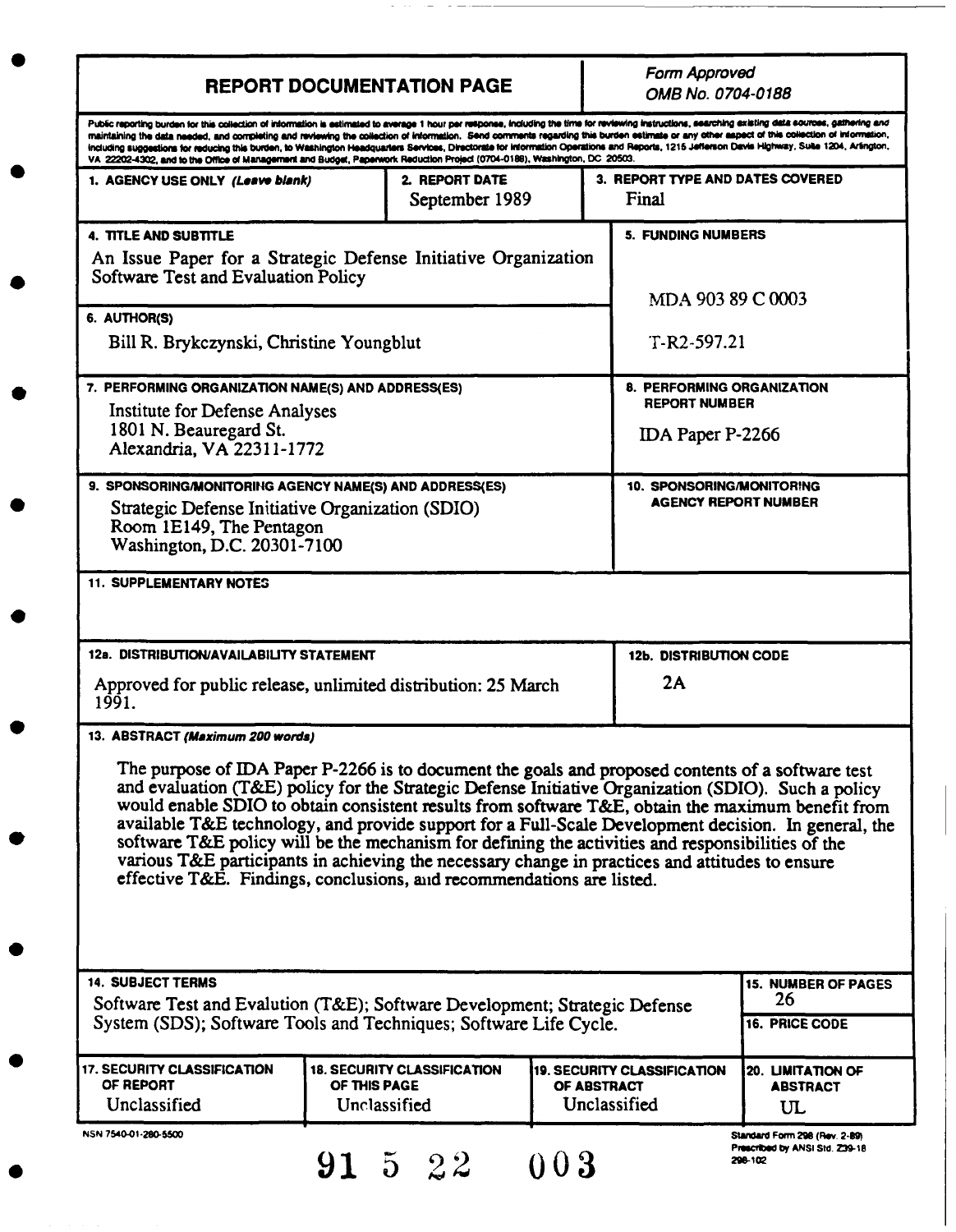IDA PAPER **P-2266**

# **AN ISSUE** PAPER FOR **A** STRATEGIC DEFENSE INITIATIVE ORGANIZATION \* SOFTWARE **TEST AND EVALUATION** POLICY

**EXAMPLE BILL R. Brykczynsk** Christine Youngblut

September **1989**



**INSTITUTE** FOR **DEFENSE ANALYSES**

Contract MDA **903 89 C 0003** Task T-R2-597.21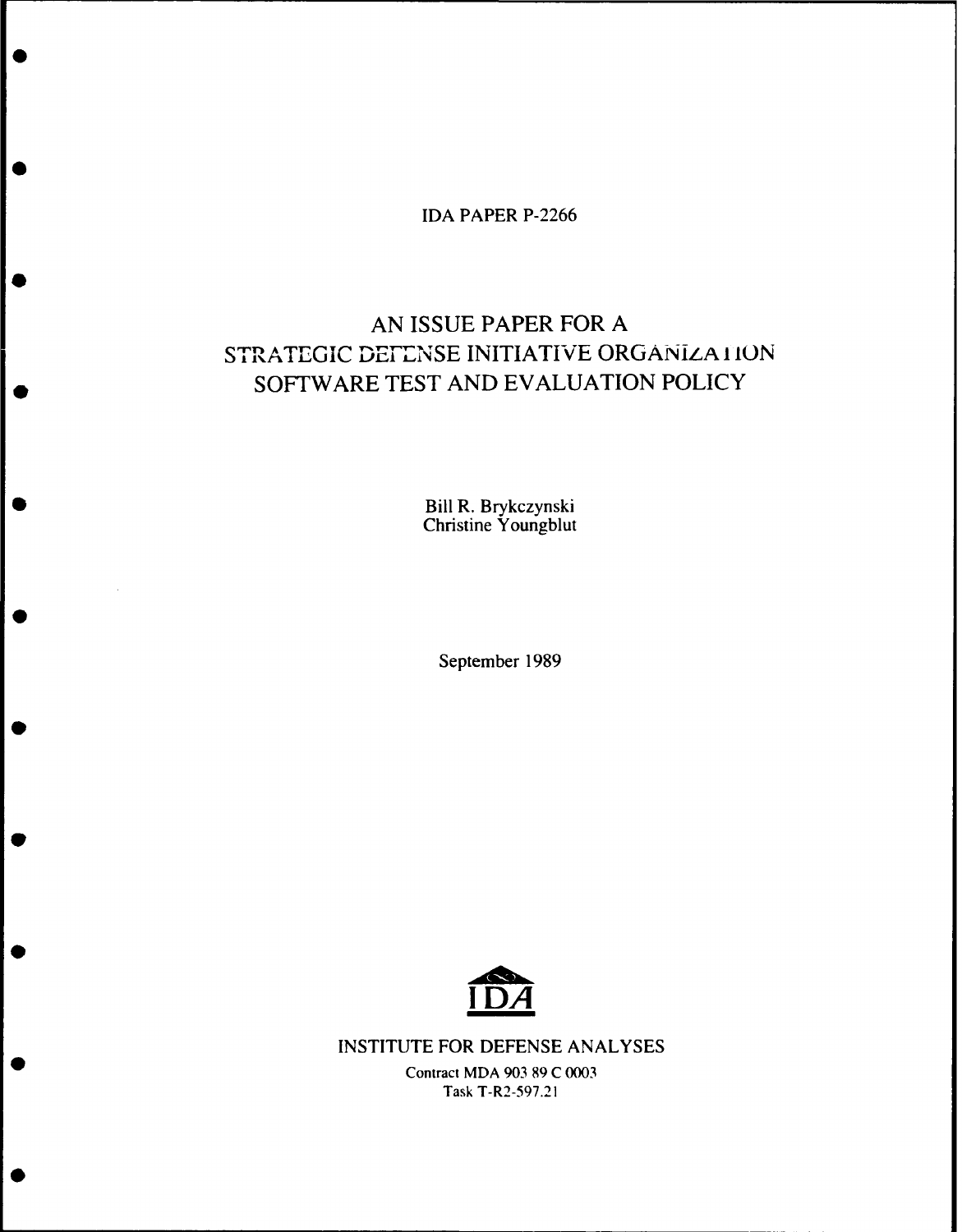# **CONTENTS**

 $\sim$   $\sim$ 

| 1. INTRODUCTION                                                                                                                       |  |   |
|---------------------------------------------------------------------------------------------------------------------------------------|--|---|
| 2. GOALS OF THE SOFTWARE T&E POLICY                                                                                                   |  |   |
| 2.1 Provide consistency among diverse $T\&E$ efforts $\cdots$ , $\cdots$ , $\cdots$                                                   |  |   |
| 2.2 Obtain the maximum benefit from available T&E technology                                                                          |  |   |
| 2.3 Support a Full-Scale Development (FSD) decision                                                                                   |  |   |
| 3. REQUIREMENTS OF THE SOFTWARE T&E POLICY                                                                                            |  | 4 |
| 3.1 Define common terminology $\cdot \cdot \cdot \cdot \cdot \cdot \cdot \cdot \cdot \cdot \cdot \cdot \cdot \cdot \cdot \cdot \cdot$ |  |   |
| 3.2 Integrate testing activities into development $\cdot \cdot \cdot \cdot \cdot \cdot \cdot \cdot \cdot \cdot$                       |  | ٢ |
| 3.3 Define information and data requirements for $T\&E$ activities                                                                    |  |   |
|                                                                                                                                       |  |   |
| 3.4 Support a technology information base                                                                                             |  |   |
| 3.5 Support for a tool repository $\cdot \cdot \cdot \cdot \cdot \cdot \cdot$                                                         |  | 8 |
| 4. SUPPORTING DEVELOPMENT OF THE SOFTWARE T&E                                                                                         |  |   |
| <b>POLICY</b>                                                                                                                         |  |   |
| 4.1 Establish contacts with T&E participants and assess current                                                                       |  |   |
|                                                                                                                                       |  | 8 |
| practices                                                                                                                             |  |   |
| 4.2 Discuss intent of policy with SDIO T&E organizations and T&E                                                                      |  |   |
| participants                                                                                                                          |  | 8 |
| 4.3 Coordinate policy with other SDIO policies and directives, and with                                                               |  |   |
| applicable DoD standards<br>$\sim$ $\sim$ $\sim$ $\sim$ $\sim$ $\sim$                                                                 |  | 9 |
| 4.4 Increase awareness of available technology $\cdot \cdot \cdot \cdot \cdot \cdot \cdot$                                            |  | 9 |
|                                                                                                                                       |  |   |
| 4.5 Develop a technology research plan to address critical gaps in $T\&E$                                                             |  |   |
| technology.<br><b>Contract Contract Contract</b>                                                                                      |  | Q |
| 5. REFERENCES                                                                                                                         |  |   |



| Accession For                                         |
|-------------------------------------------------------|
| NTIS GRA&I<br>DTIC TAB<br>Unamounced<br>Justifi&Ation |
| By<br>Distribution/                                   |
| Availability Codes<br>Dist                            |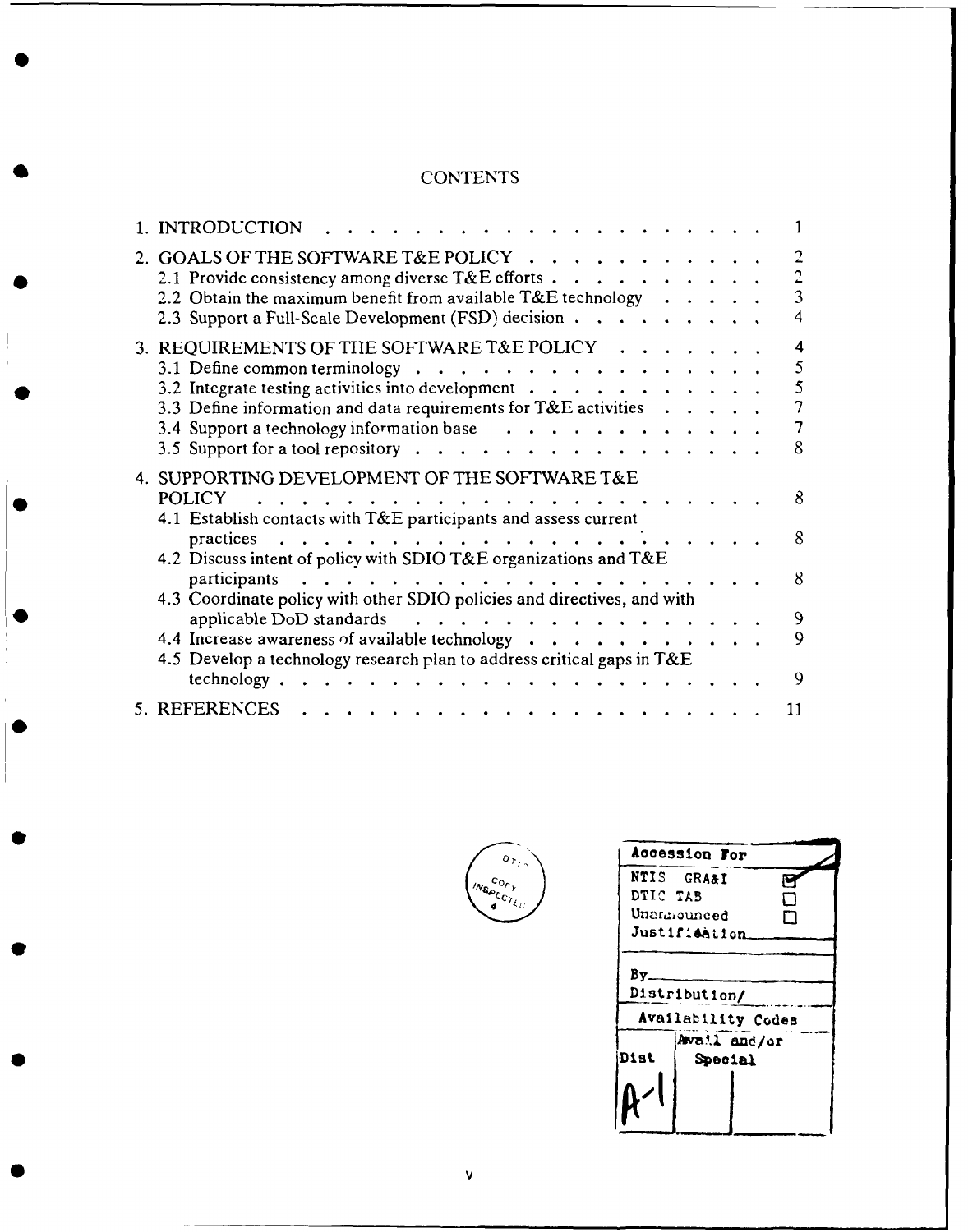## **PREFACE**

The purpose of IDA Paper **P-2266,** *An Issue Paper for a Strategic Defense Initiative Organization Software Test and Evaluation Policy,* is to describe the goals and proposed contents of a software test and evaluation (T&E) policy for the Strategic Defense Initiative Organization (SDIO). Such a policy would enable the SDIO to obtain consistent results from software testing and evaluation (T&E), obtain the maximum benefit from available T&E technology, and provide support for **k** Full-Scale Development decision.

This document partially fulfills the objective of Task Order T-R5-597.21, SDS Test and Evaluation, by providing draft guidelines for the integration of test and evaluation conc,..ds throughout the software life cycle. P-2266 will be used to identify the goals and contents of a software T&E policy for the SDIO and is directed towards SDIO and element program managers.

The document was reviewed on August 11 and 18, 1989, by the members of the following CSED Peer Review: Cy D. Ardoin, James Baldo, Herbert R. Brown, Cathy Jo Linn, Katydean Price, and Richard Wexelblat.

vii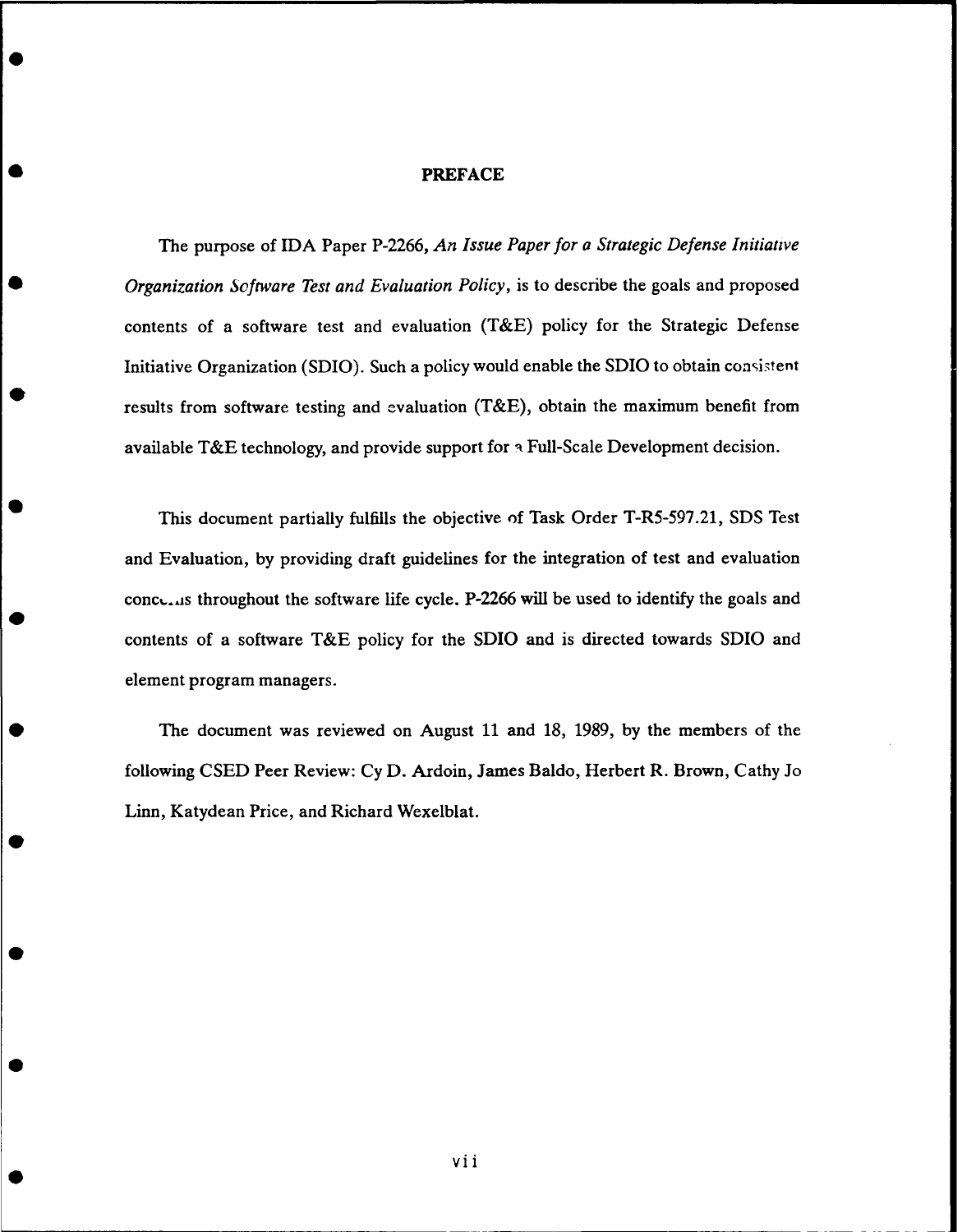## **1.** INTRODUCTION

This paper describes the requirements for a Strategic Defense System (SDS) Software Test and Evaluation (T&E) Policy. The T&E<sup>1</sup> of SDS software is one of the key factors affecting the creation of a reliable SDS [1]. Currently, little DoD guidance is available to SDS contractors in this area. Although the software annex of the SDS **0** Capstone Test and Evaluation Master Plan (TEMP) [2] and the element TEMPs provide plans relating test activities to required system characteristics, these planning documents are not appropriate places for providing the necessary  $T\&E$  technology guidance. Instead, a single authoritative source of T&E technology guidance which augments the various TEMPs is required. The SDS Software T&E Policy will fill this need.

In accordance with the SDS Software Policy [3], the Software T&E policy will provide a strategy to promote a *change in attitudes, policies, and practices* concerning software testing. It will create and foster an aquisition and management environment which encourages, promotes, and rewards the use of modern software testing practices in the development of mission-critical development SDS software. <sup>2</sup>

The policy itself will be restricted to identifying requirements for software testing **<sup>0</sup>** practices. The services and other implementing agents shall develop implementation documents that follow SDIO guidelines set forth therein. These documents shall be consistent with existing or planned software engineering practices. The SDIO will

 $\mathbf{1}$ 

**<sup>1.</sup>** Within this paper, the word "software" is an implied prefix to the abbreviation "T&E", unless otherwise qualified.

<sup>2.</sup> It must be remembered that mission-critical SDS software includes simulations, research, and support software in addition *to* operational software.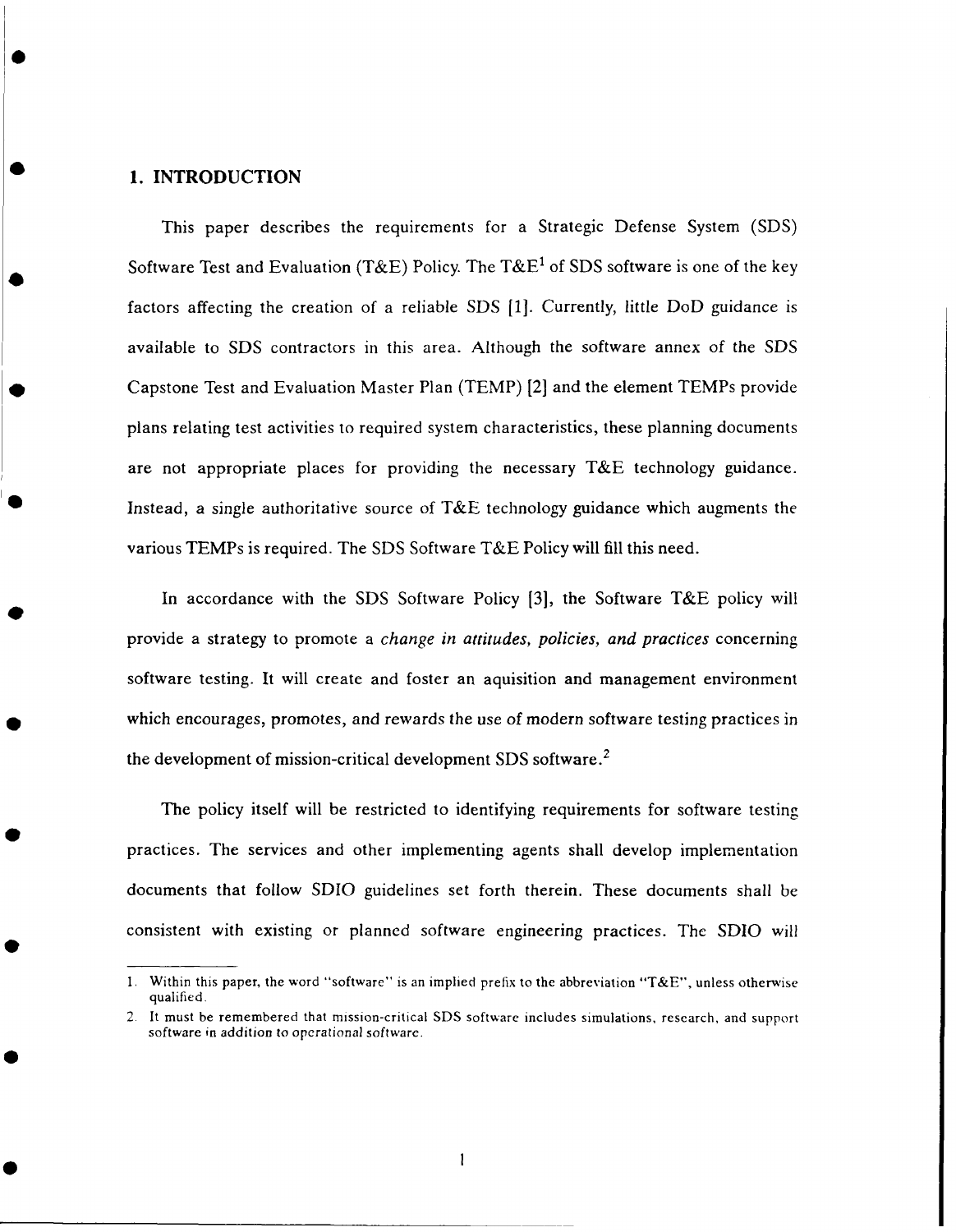implement the policy for its own software development efforts, thus providing guidance **0** for service implementation. The policy will be reviewed annually or as needed against evolving technology.

## 2. **GOALS** OF THE SOFTWARE **T&E** POLICY

The goals of the policy can be grouped into three general areas.

## 2.1 Provide consistency **among** diverse **T&E** efforts

Several different groups will be involved in SDS software T&E. For example, the **6** SDS System Engineer will specify system requirements and conduct system integration and testing whereas the SDS element program offices are responsible for element-level testing. In addition to those who actually perform T&E, there are various organization which support these activities. Examples in this case include the National Test Bed and the Software Center. It is essential that each group understand the information and data provided by other groups. Moreover, consistency is a prerequisite for allowing related activities to cooperatively provide confidence in the reliability and suitability of the SDS without unnecessary duplication of effort.

The policy must fulfill two major objectives. First, it must provide for uniform expression of explicit, traceable T&E requirements. These requirements must support common interpretation by different groups and enforce at least a necessary minimum level of testing. Second, the policy must ensure consistent reporting of T&E results. Not only must they clearly indicate the success or failure of particular tests, but T&E results **0**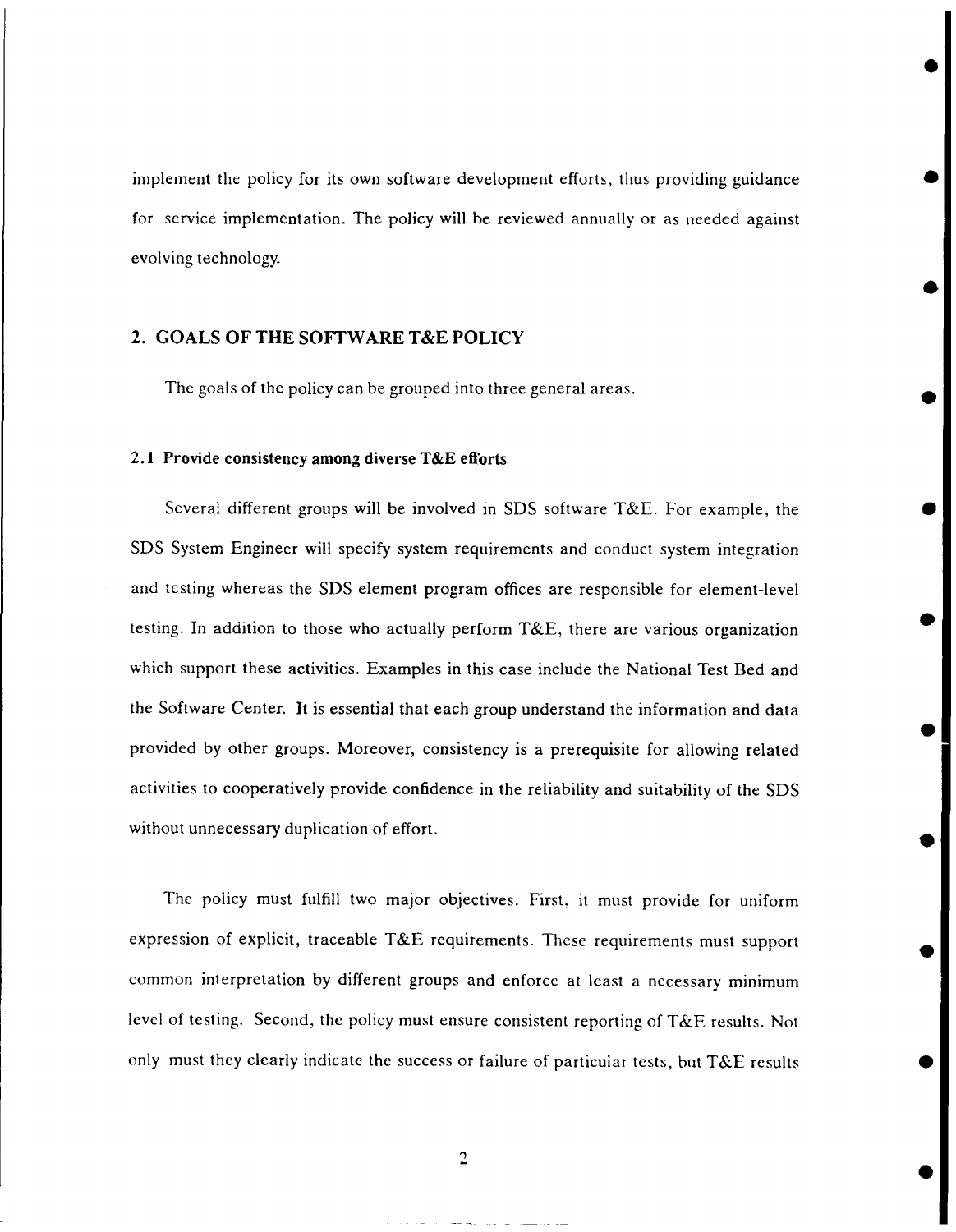must also provide unambiguous information about the status of the software. Furthermore, this information must provide feedback to both the development and T&E activities. Failure to achieve these objectives will severely limit the ability to demonstrate confidence in the reliability of the SDS.

## 2.2 **Obtain the maximum benefit from available T&E technology**

Traditionally, T&E is used simply as an acceptance challenge at the end of each development phase. Such an approach fails to exploit the potential of available T&E technology. Not only does late identification of errors adversely affect development costs and schedules, but reliability *cannot* be tested into software. Consequently, the policy must ensure that T&E is an integral part of development activities, not a final step to "get the bugs out."

Another key point to be addressed by the policy is automated support of T&E. Tools to support T&E planning, performance, analysis, and reporting are not merely desirable but increasingly indispensable. Indeed, many advanced testing techniques cannot be applied in the absence of suitable automated support. The current lack of production quality tools is one of the contributing factors to the extreme lag of current testing practice behind the state of the art. The policy must address the responsibilities and resources needed to ensure the availability of appropriate automated support to **T&E** performers.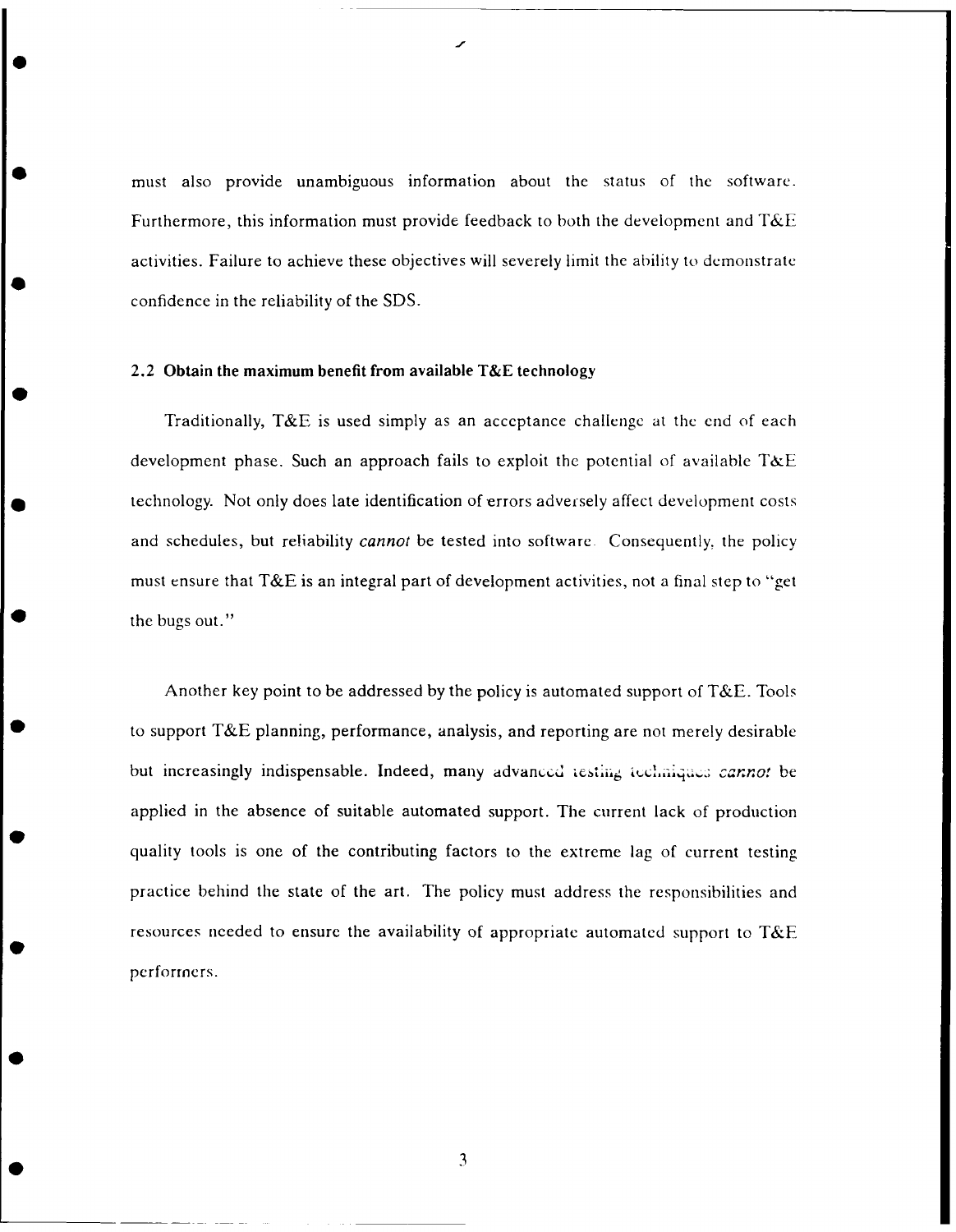# **2.3 Support a Full-Scale Development (FSD) decision**

A crucial question in making the SDS **SD** decision will be whether the neccssarr confidence in the correct and reliable operation of the software can be achieved, and **at** what cost this confidence can be obtained. If the decision to proceed is made. then thc experience gained during previous T&E activities should be exploited in planning for FSD T&E. The key issue is the need for better understanding of the capabilities of available technology and how this understanding may be used to reason about **thc** software. This understanding should be used to support both  $T\&E$  and development activities. **0**

**0**

The policy should specify the actions and responsibilities necessary for collecting and analyzing data on the costs and capabilities of specific  $T\&E$  and development practices. It should also specify how the accumulated information will be fedback to improve  $T\&\bar{F}$ and development practices. With respect to the FSD decision, information on the capabilities of *T&E* technology should be interpreted in the light of trends in the practical experience with demonstration/validation software and the history of technology development.

## **3. REQUIREMENTS** OF THE SOFTWARE **T&E** POLICY

In general, the policy will be the mechanism for defining the activities and responsibilities of the various T&E participants in achieving the necessary change **in** practices and attitudes to ensure effective T&E. The following requirements will provide an initial step toward achieving the above goals.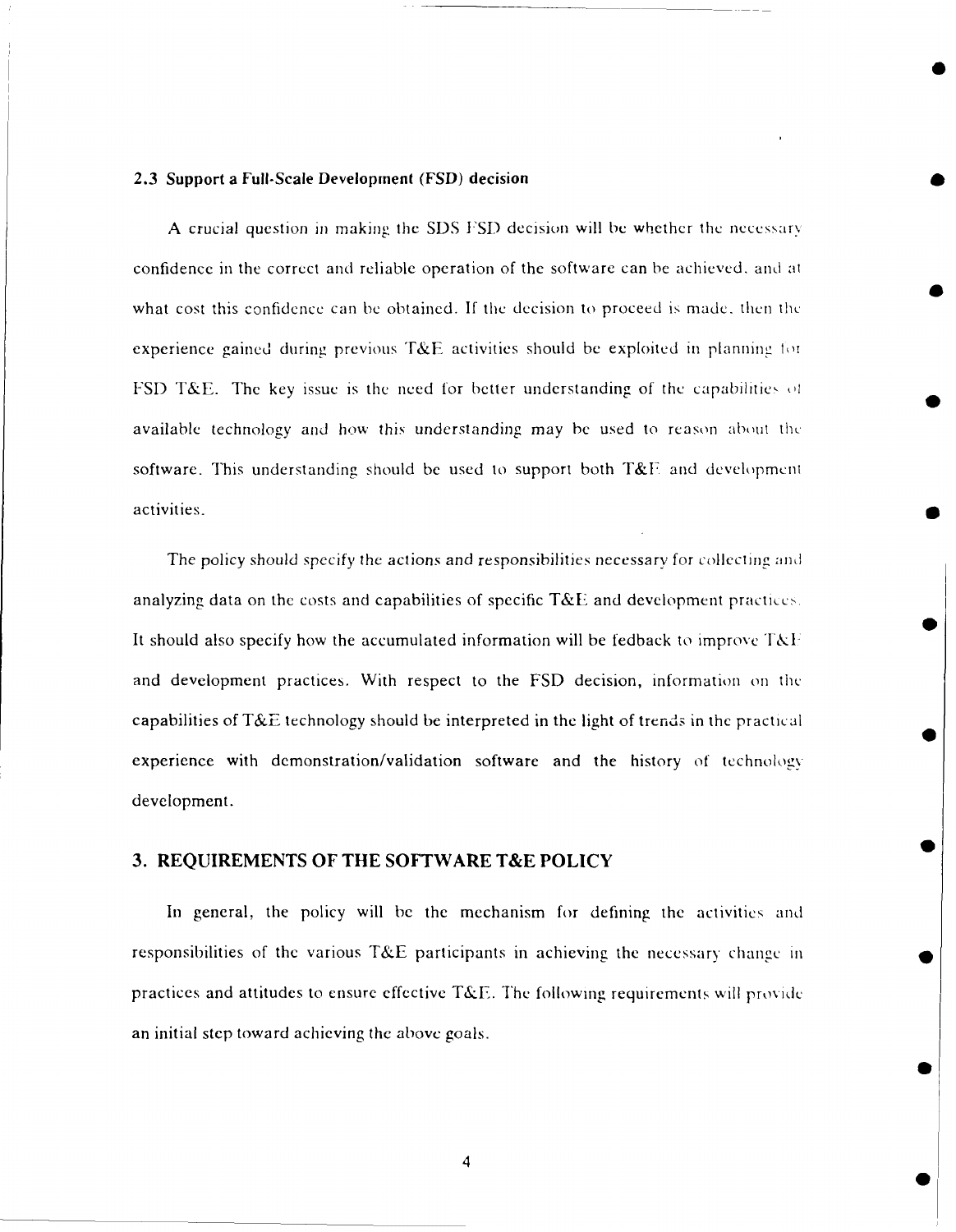#### **3.1 Define common terminology**

The current lack of a common SDIO T&E terminology is a severe handicap in acquiring a consistent view of the status of the software and advancing the state of thc practice. For example, the Army, Air Force, and Navy all have different dcfinition, for software reliability. The policy must provide a single, authoritative source for T&F. terminology which applies to all SDS software development efforts.

#### **3.2 Integrate testing activities into development**

**Fo** ensure that the necessary confidence in the software can be acquired (and at acceptable cost), softwarc testing issues must be considered during the earliest development stages. As system requirements are allocated to software. exnlicit testine requirements must be identified in conjunction with functional and performance requirements. Not only must these testing requirements, along with the functional and performance requirements, be traceable through all development stages, but they must specify **the** types and extent of necessary testing for specific development products at each development stage. Additionally. as previously noted, the actual testing process must not be postponed until the final development stages. Indeed, in many cases (e.g., formal verification) **the** technology can *onlY* be effectively applied as an integral part of development activities. Consequently, SI)S *T&E* must provide software developers with timely information that they can act on to ensure the development of reliable and quality products.

One apnroach for ensuring proper integration of testing into development activities will be to specify test articles throughout the life cycle, along with the test requirements

 $\zeta$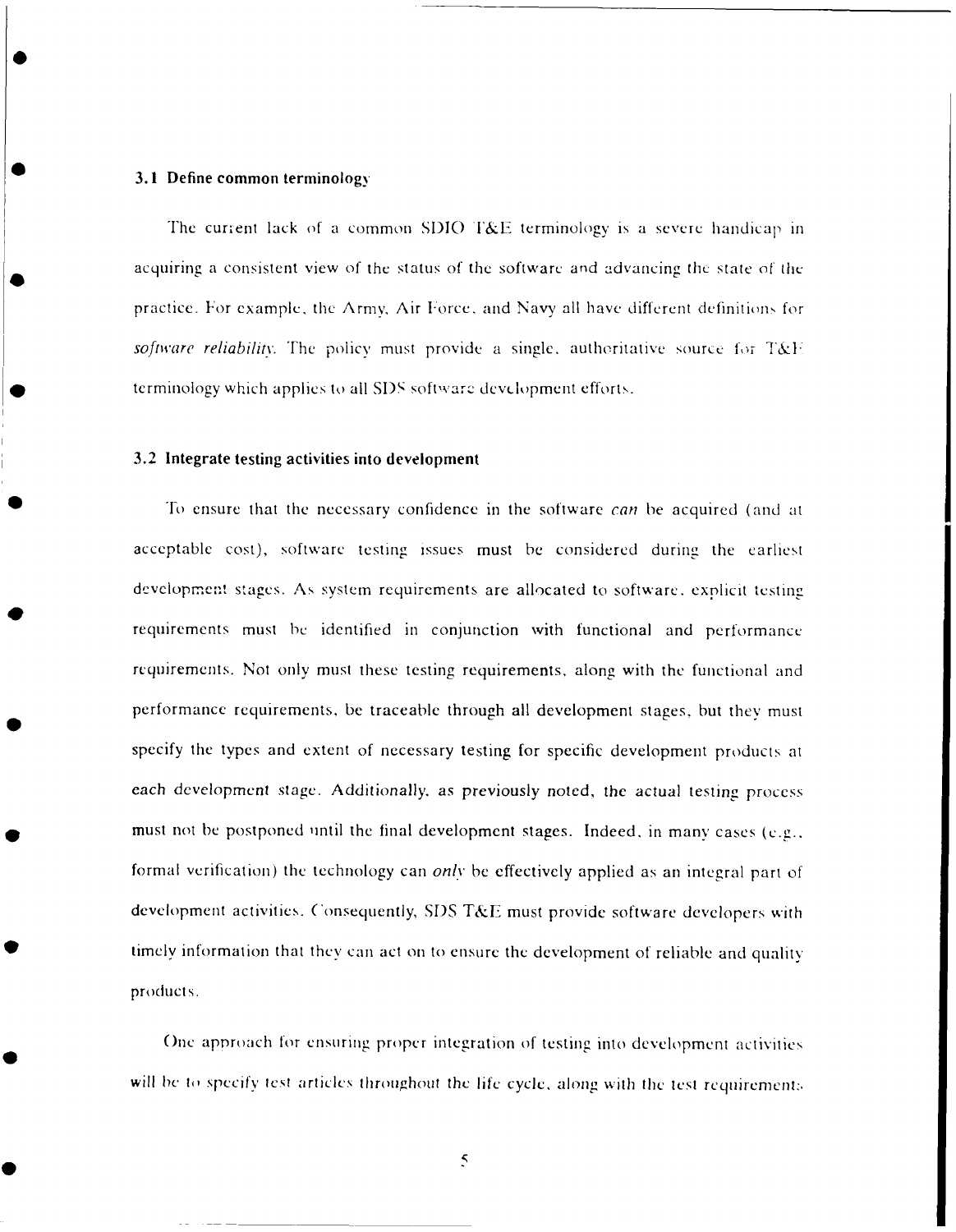which determine the testing to be performed on those articles. The policy will provide suitable me 'hanisms for requiring the timely specification of such requirements and test articles and also for ensuring that the necessary test events are planned tor and conducted. For example, the policy may make testing requirements a deliverable product. It is anticipated that the SDIO-implementing directive will provide an initial syntax and semantics for the testing requirements and specify the conduct of formal reviews to assure their appropriate use.

In addition to providing a common mechanism for determining the minimum levels of required testing for all development products, testing requirements will nrovide a foundation for T&E resource estimation and scheduling during both development and support phases. The policy will provide mechanisms for requiring timely resource estimation and scheduling while the SDIO implementing directive will likely specify suitable technology for performing these activities.

It is recommended that validation suites (similar in nature to those used in the Ada Compiler Validation Capability (ACVC) [4]) pertaining to particular testing requirement and development product combinations be evolved in the course of T&E activities. As demonstrated by the ACVC, the advantages offered by such validation suites arc considerable. One is the ability to react to the discovery of an error. and tracing it back through a series of earlier development products if necessary. This ability will be invaluable for a system with the size and requirements evolvability of SI)S. The policy will establish the appropriate mechanisms for requiring the development and use of validation suites, together with assigning responsibilities for the establishment and maintenance of necessary facilities.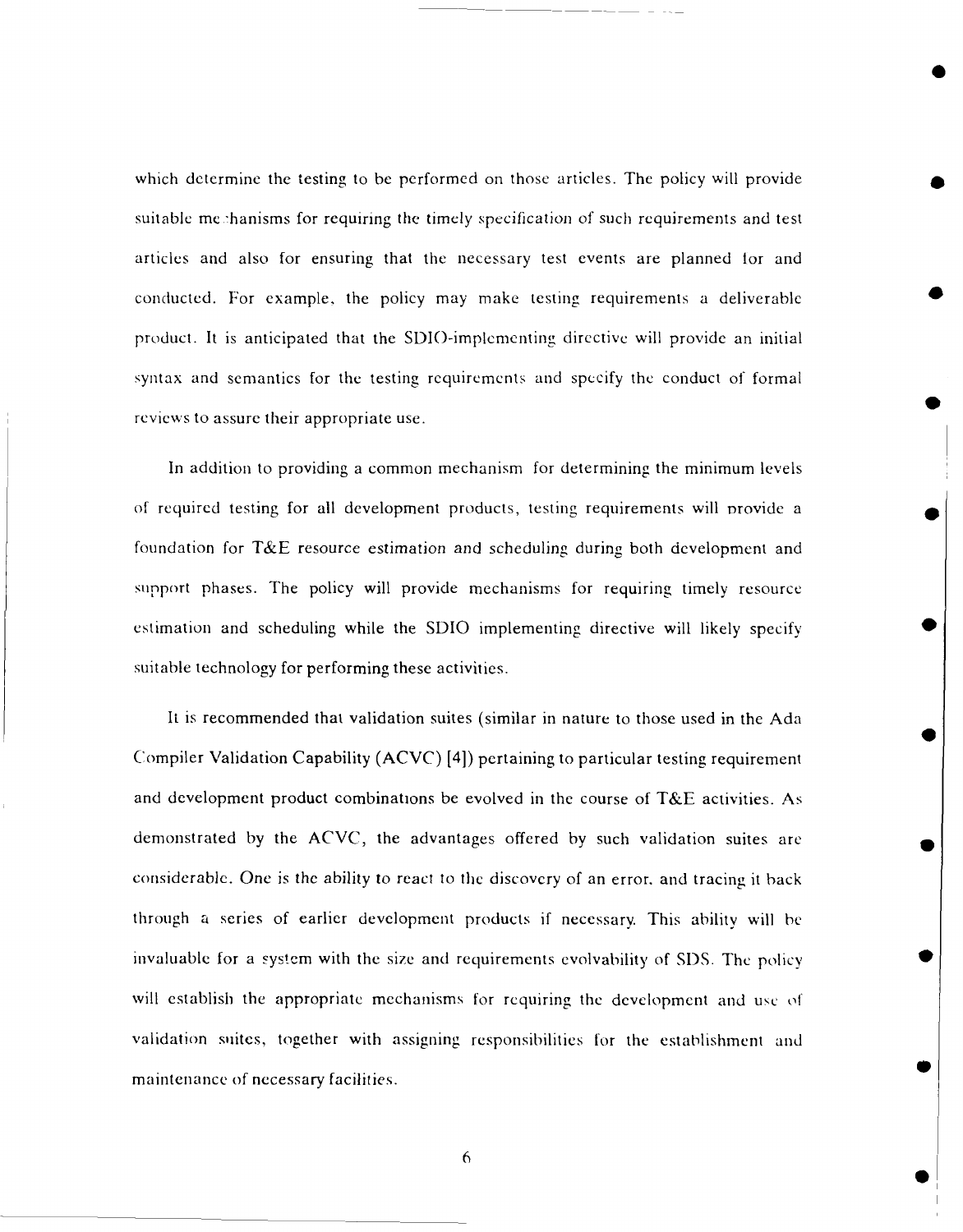#### **3.3** Define information and data requirements for **T&E** activities

The prime mechanism for ensuring consistency of **T&E** information will be the specification of explicit data requirements. These data requirements must be designed to ensure the following:

- \* **All** pertinent issues will be considered during **T&E** planning and that planning documents will include all the information needed to provide sufficient guidance for actually conducting **T&E** activities. For example, test plans for particular test events must explicitly specify test completeness criteria.
- \* **Testing** activities will provide the data required for analyzing the **T&E** process and determining its effectiveness and adequacy.
- **9** Test results will facilitate accurate understanding and communication of the software status.
- **\*** Test histories will facilitate efficient regression testing.

The policy will impose a mechanism for attaining the necessary data from **T&E** participants. It will also assign responsibilities for establishing and maintaining a **T&E** database.

#### 3.4 Support a technology information base

Information which can **guide** the selection and application of available techniques and tools in all aspects of **T&E** planning, performance, analysis, and reporting is needed. Istablishing a technology database is not within the scope of the policy-this is within the purview of the Software Center. However the policy should establish mechanisms which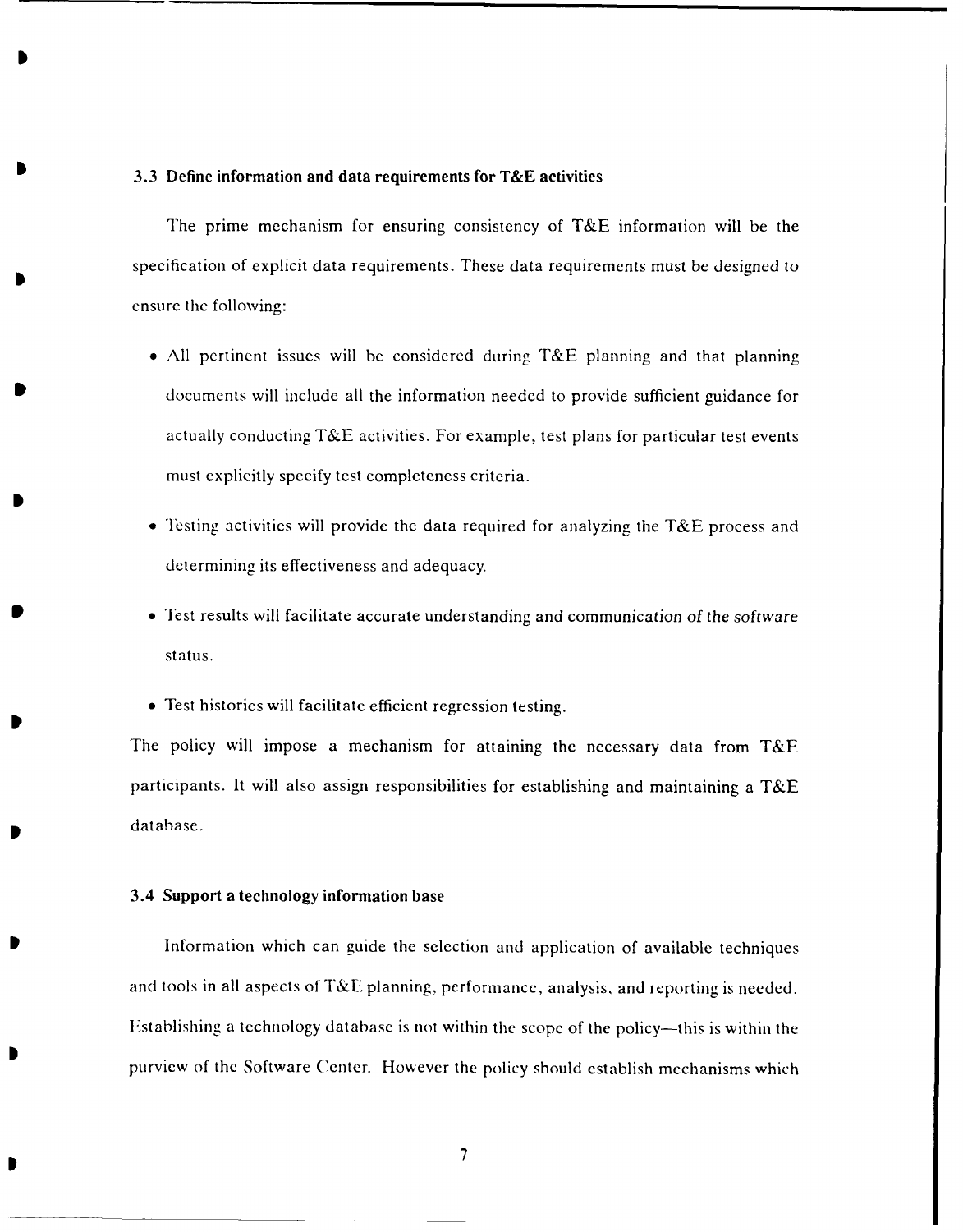require T&E participants to provide the necessary data and which encourage appropriate use of the information base.

#### **3.5** Support for a tool repository

The encouragement of advanced testing practices must be supported by the provision of necessary automated tools. As in the case of the technology information base, the development of a tool repository does not fall under the purview of an T&E policy. However, the policy will identify who is responsible for establishing and maintaining the repository and provide mechanisms which assure the appropriate use of the available tools **by** T&E participants.

## **4. SUPPORTING DEVELOPMENT OF** *THE* **SOFTWARE T&E** POLICY

Five actions must **be** performed either prior or in conjunction with development of the policy:

#### 4.1 Establish contacts **with T&E** participants **and** assess current practices

It is necessary to determine **(1)** what **T&E** practices are currently in use, or are planned for use, and (2) the quality of these practices. This analysis will constitute a baseline of the relevant state of the practice which will assist in determining the necessary extent and rate of technology transition. **0**

## 4.2 Discuss intent of policy with **SDIO T&E** organizations **and T&E participants**

The SDIO Test and Evaluation Working Group (TEWG) has recently established a **0**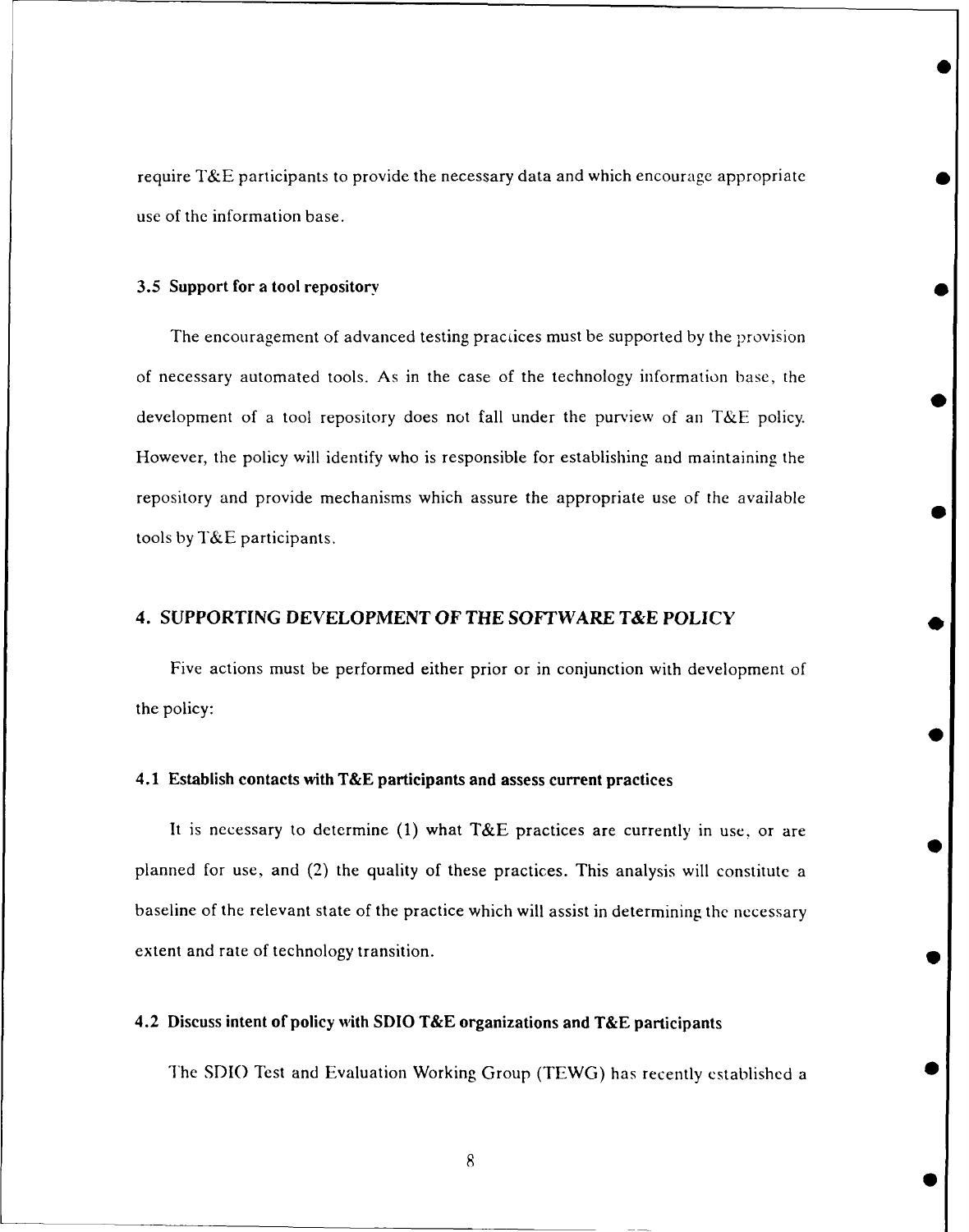Software Subcommittee. This subcommittee will be the primary interface between prospective T&E participants and the developers of the policy. One of the objectives of initial meetings of the subcommittee will be to agree on the needs and objectives of the policy and solicit initial support for activities and responsibilities. The relationships and roles of the various groups in T&E planning, conduct, reporting, and the various support activities previously outlined must be clarified with the relationships and roles of testing agents and developers.

# 4.3 Coordinate policy with other **SDIO** policies and directives, and with **applicable DoD** standards

It may be necessary to provide tailoring of established standards.

## 4.4 Increase awareness of available technology

There are several advanced **T&E** technologies that are ready for transition into practice **[5].** Nevertheless, before these techniques can be mandated for use, hard data is needed on their benefits and cost along with practical experience in their use. **A** series of demonstrations of suitable technologies should be undertaken.

#### 4.5 Develop a technology research plan to address critical gaps in **T&E** technology

Many of the T&E challenges being faced **by SDS** also impact other large scale software development efforts. These challenges are recognized. Promising research **is** being conducted **by** academia, for example, the goal-directed measurement work at the University of Maryland **[61,** and organizations such as National Aeronautics Space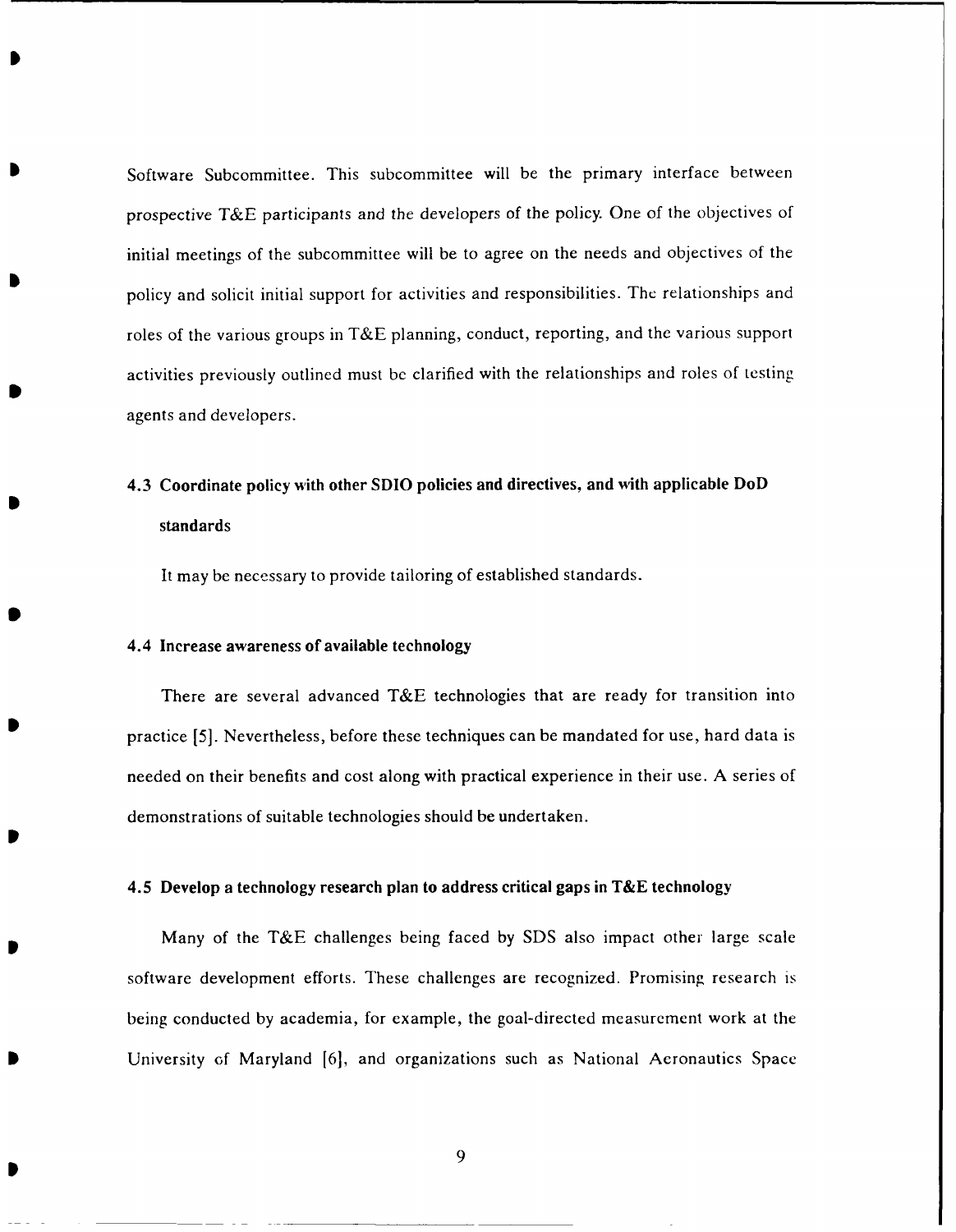Administration (NASA) [7]. The SDIO should establish and maintain contact with these research communities to ensure that best use is made of available research dollars in attacking critical technology deficiencies.

In particular, the SDIO should support the development of a comprehensive testing environment. While a set of individual tools to support advanced testing techniques can be made available within the near future, the SDIO should work towards providing an integrated testing environment. This environment should provide a wide range of testing and analysis techniques, together with supporting tools such as test drivers, test data generators, and reporting mechanisms. It must also support the data collection and analysis activities called for in the policy requirements. Coordination with the software engineering environment efforts by the SDIO Software Center will enable development activities to be integrated with testing activities. In addition, there are a number of advanced design principles which are prerequisites for a suitable environment:

- " An evolutionary architecture which facilitates growth as new testing, analysis or support techniques are developed (e.g., a tool fragment approach [8]).
- **"** Persistent object management [9,10] which allows an evolving collection of tools to be applied to test objects.
- **"** Incremental analysis capabilities so that testing and analysis can be performed on incomplete software products.
- Integrated application of testing and analysis techniques [11].

Additionally, the use of *process programs* which provide precise and rigorous description of software processes [12,13] should be investigated as a possible mechanism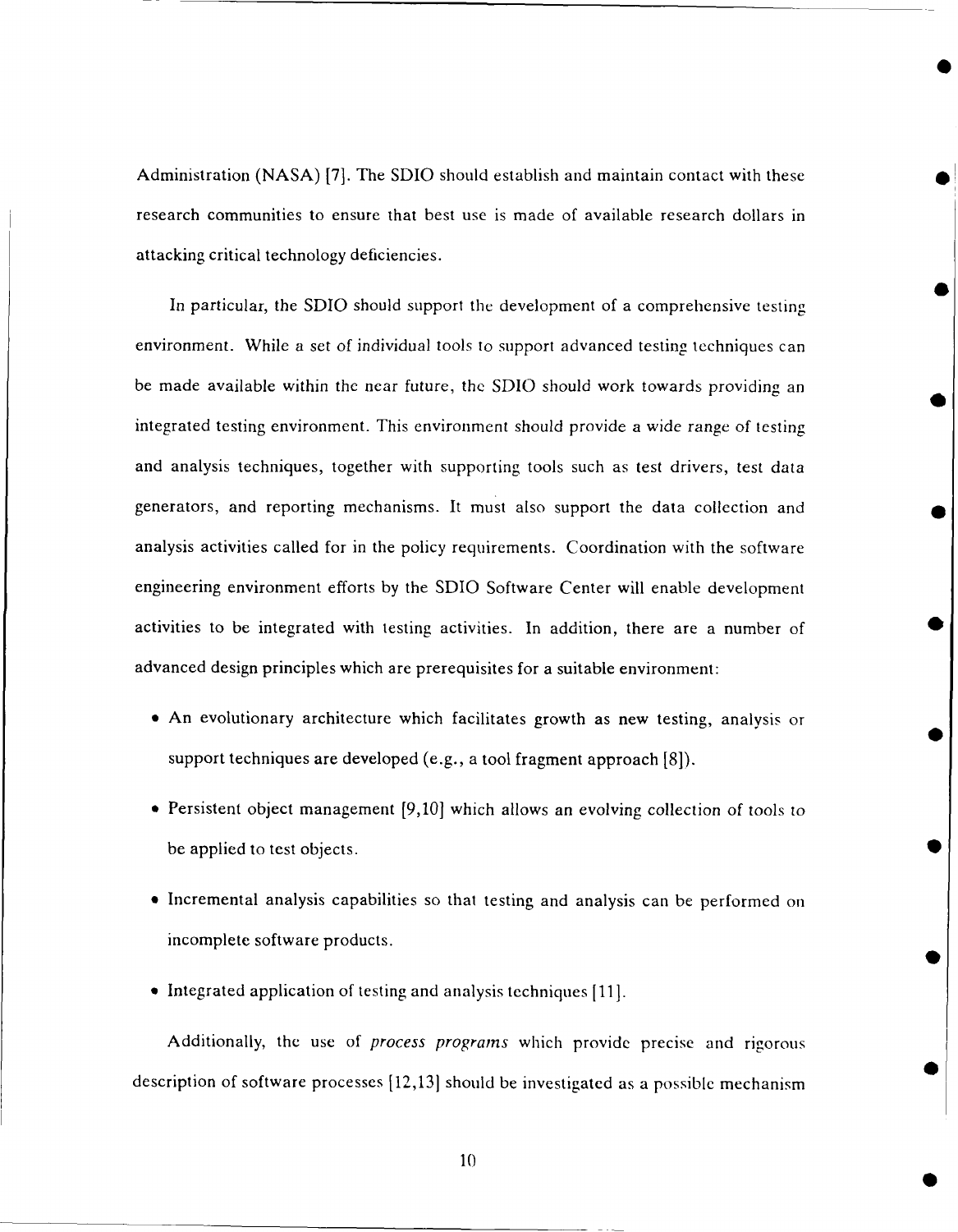for supporting these capabilities and providing developers with pro-active guidance in testing activities.

# **5. REFERENCES**

- **[11]** Parnas, D.L. "Software Aspects of Strategic Defense Systems." *Comm.;:,'ions of the ACM* 28/12 (Dec 1985):#1327-1335.
- [2] Strategic Defense System Test and Evaluation Master Plan (TEMP), 30 June 1987.
- [3] Strategic Defense Initiative Organization. *Strategic Defense System Software Policy.* 16 November 1988. Draft
- [4] Williams, R., and P. Brashear. "Ada Compiler Validation: Purpose and Practice." In *Proceedings of the 7th Annual National Conference on Ada Technology,* March 13-16, 1989, Atlantic City, NJ, 522-527. ACM Press.
- [5] Youngblut, C., B. Brykczynski, K. Gordon, R.N. Meeson, and J. Salasin. *SDS Software Testing and Evaluation: A Review of the State-of-the-Art in Software Testing and Evaluation With Recommended R&D Tasks.* February 1989. Alexandria, VA: Institute for Defense Analyses. IDA Paper P-2132.
- **16]** Basili, V.R., and H.D. Rombach. "The TAME Project: Towards Improvement-Oriented Software Environments." *IEEE Transactions on Software Engineering* 14/6 (Jun 1988):#758-773.
- [7] McGarry, F.E. "Recent SEL Studies." In *Proceedings of the 10th Annual Software Engineering Workshop,* December 1985, Greenbelt, MD. NASA/GSFC.